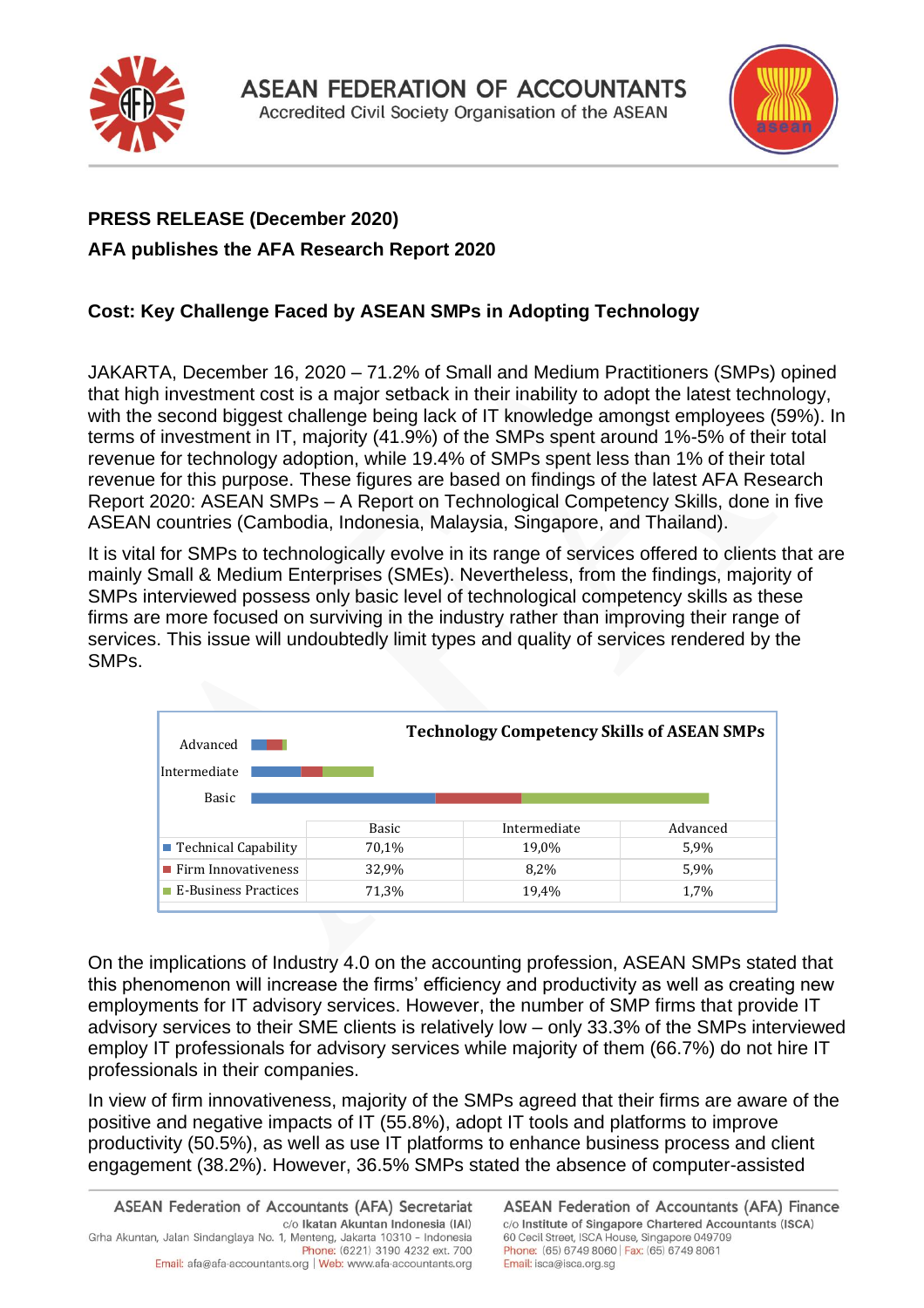



audit technique (CAAT) in their firms, which means they rely on specialised or customised audit software (27.5%), audit management software (23.4%) or generalised audit software (22.1%). In Indonesia, a collaboration between the Government and Indonesian Institute of Certified Public Accountant (IAPI) produced the ATLAS audit software in order to improve SMPs technical capabilities and better yet, providing the software to SMPs free of charge.

The SMPs are quite familiar with the current e-business technology environment, where most of them already implement Mobile Technology (80.2%), Cloud Computing (47.7%) and Internet of Things (47.3%) in their daily practice. Most ASEAN SMPs utilize various IT tools and platforms (e.g., company website, email, WhatsApp, and Facebook) to maintain business relationships and communicate with clients.

Interviewees mentioned that mismatch in technology adoption between SMPs and SMEs is another key issue that needs to be resolved. It is found that majority of SME clients still implement traditional physical filing system, and mediation and support of stakeholders are important to improve SMPs and SMEs level of technology adoption. Incentives and discounts should be provided to push these companies to adopt the latest technology and training programs. This proves to be really relevant nowadays, especially to cater for the new norm requirement due to the Covid-19 pandemic which carries significant impact not only on the accounting profession, but on the other line of works too.

"The AFA Research Report 2020 as a product of the AFA Research Grant 2019 is a realisation of our continuous commitment to support and contribute to the regional resource capacity on topics relevant to the accountancy profession. It is clear that AFA, ASEAN PAOs, and stakeholders in the region need to do more to support the ASEAN SMPs in enhancing their technological competencies." said AFA President, Wan Tin.

## **About AFA Research Report 2020**

This study was conducted in five selected ASEAN countries namely Cambodia, Indonesia, Malaysia, Singapore, and Thailand. The aim of this research is to gauge ASEAN SMPs' technological competency skills from three perspectives: technical capability, firm innovativeness and e-business practices. The study also recognised two other main factors of ASEAN SMPs technological competency skills namely client orientation and assistance and support from stakeholders.

The study was conducted between November 2019 until June 2020 through interviews, questionnaires and institutional surveys collected from 222 ASEAN SMPs in the selected countries. The report is supported by the Association of Chartered Certified Accountants (ACCA), Chartered Accountants Australia and New Zealand (CA ANZ) and Japanese Institute of Certified Public Accountants (JICPA).

Download the AFA Research Report 2020: [https://bit.ly/AFARESEARCH2020.](https://bit.ly/AFARESEARCH2020)